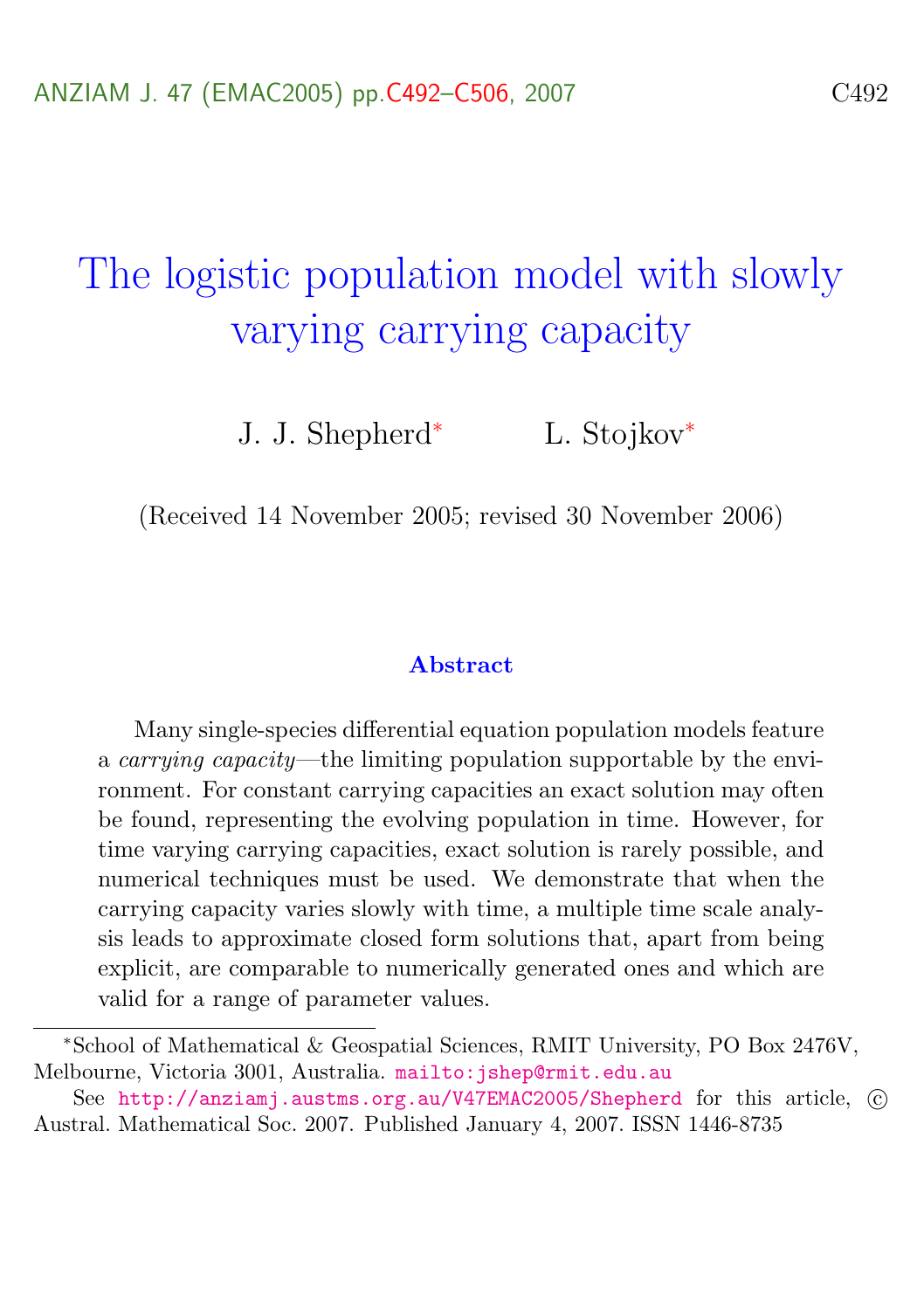### <span id="page-1-1"></span>Contents C493

# **Contents**

|                   | 1 Introduction                         | <b>C493</b>  |
|-------------------|----------------------------------------|--------------|
|                   | 2 The slowly-varying logistic equation | C495         |
|                   | 3 Perturbation analysis                | C496         |
|                   | 4 The power law logistic equation      | C499         |
|                   | 5 Discussion                           | C500         |
| <b>References</b> |                                        | ${\rm C}505$ |

## <span id="page-1-0"></span>1 Introduction

The modelling of the evolution of populations using differential equations is a well established practice that has a long history. While it is true that populations of individuals change in discrete steps, their representation by continuous variables enables the use of techniques that have been shown to yield useful results in many areas of application. If spatial effects such as diffusion and dispersion are neglected, the mathematical model of a single species population then reduces to an initial-value problem involving a single (usually nonlinear) ordinary differential equation in one variable [\[6,](#page-14-0) e.g.]. Although such an apparently gross simplification may be criticised, such models still find application in the study of such disparate phenomena as the evolution of fish school populations and the spread of a single innovation or phenomenon [\[4,](#page-13-1) [5\]](#page-13-2).

Many of these single species models feature a carrying capacity, a term used to denote the limiting population supportable by the environment. In the simplest instance, this is a constant; and in such cases, considerable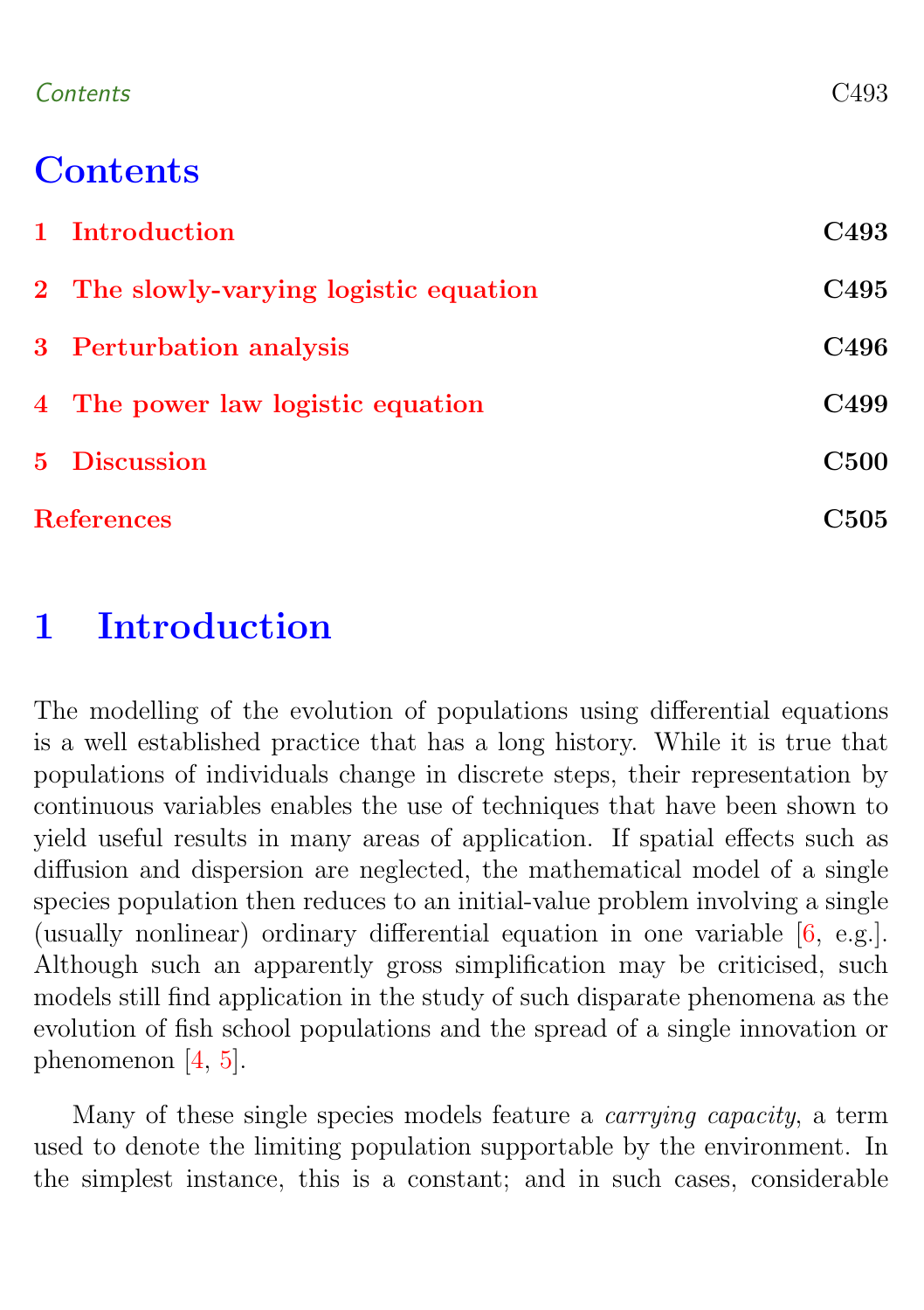#### <span id="page-2-1"></span>1 Introduction C494

progress may be made in the analysis of the underlying differential equation. Often, this may be solved exactly, to yield an explicit expression for the evolving population. In other cases, indirect methods may be used to deduce the overall population behaviour. However, when the carrying capacity varies with time, it is not usually possible to solve the differential equation exactly although some exact results do exist [\[1\]](#page-13-3). Thus, approximate methods must be resorted to; in particular, numerical techniques. These have the disadvantage of applying only to particular values of any parameters, not a range.

In a large class of phenomena, the carrying capacity varies slowly, relative to the changing population. This may arise from slow changes in the population species itself, or in the background environment, or a combination of both. In such cases, the carrying capacity may be represented as a (positive valued) function  $K(\varepsilon t)$ , where t is time, and  $\varepsilon$  is a small, positive parameter. Thus, to produce a "normal size" change in the value of  $K$ ,  $t$  must change by an amount of "size"  $1/\varepsilon$ ; that is,  $K(\varepsilon t)$  is slowly varying in time t.

<span id="page-2-0"></span>We demonstrate a technique that constructs an approximation to the population, valid for all times, when the carrying capacity is slowly varying as described above. This method belongs to a class of related methods, termed multi-timing methods, which are well established in physics and engineering [\[7,](#page-14-1) [3,](#page-13-4) e.g.]. Such methods exploit the disparate time variation between components of a system, to produce an algorithm capable of generating an approximate solution to problems involving the system. In the present case, the disparity is between the variation of population and the carrying capacity. Since the details are heavily dependent on the structure of the underlying differential equation, we confine our attention to two particular but useful population models—the logistic and power law logistic equations. However, bear in mind that the method is readily applicable to a wide range of such models displaying slowly varying carrying capacity. Where possible, we compare the results provided by the multi-timing method with exact solutions, when they exist; or, failing that, with the results of numerical calculations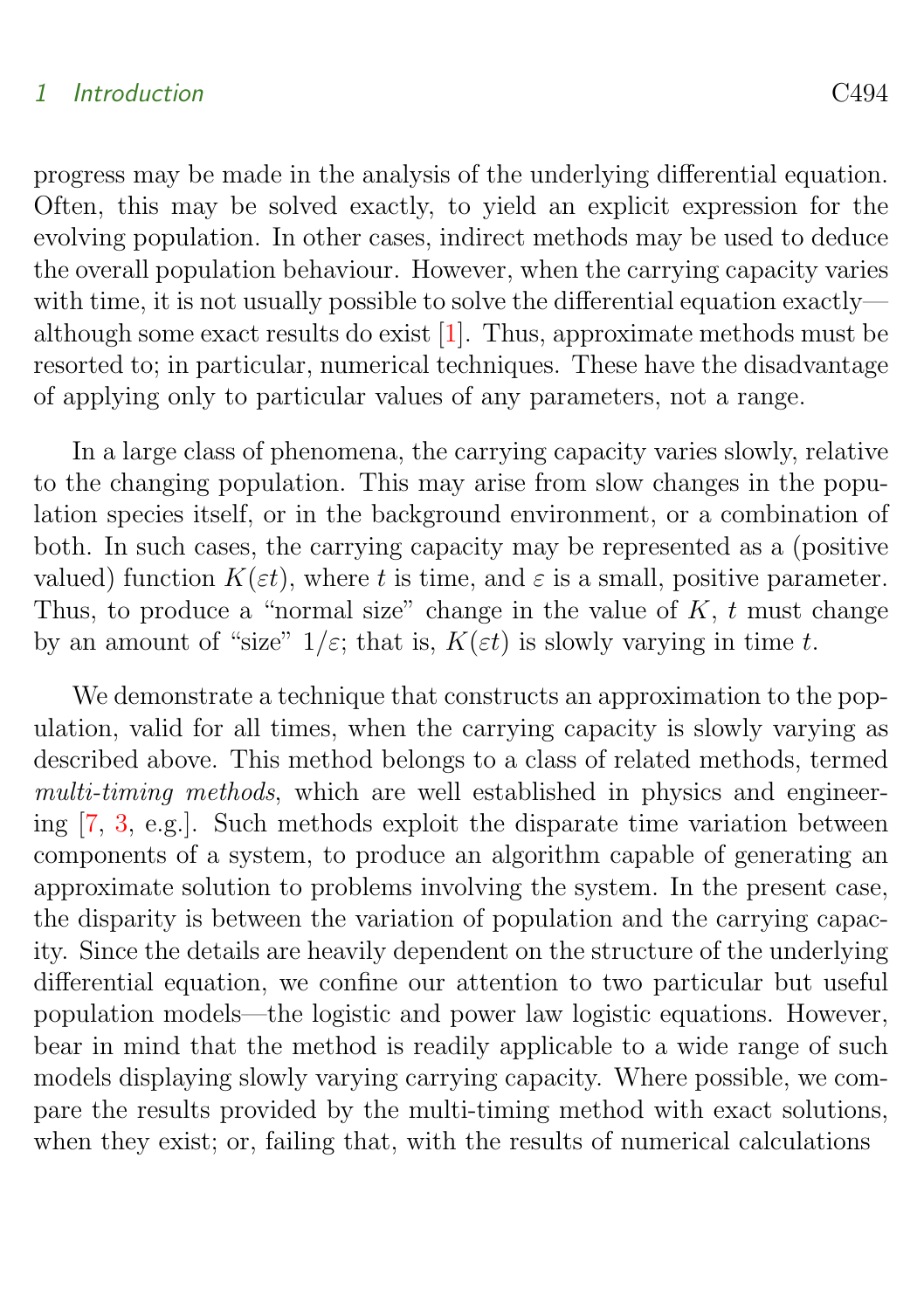# 2 The slowly-varying logistic equation

If, as discussed above, the carrying capacity is characterised by a function  $K(\varepsilon t)$ , where  $\varepsilon$  is a small, positive parameter, the logistic, initial value problem for the population  $P(t, \varepsilon)$  at all times  $t > 0$ , with starting population  $P_0$  is the differential equation

<span id="page-3-0"></span>
$$
\frac{dP(t,\varepsilon)}{dt} = rP(t,\varepsilon) \left[ 1 - \frac{P(t,\varepsilon)}{K(\varepsilon t)} \right], \quad P(0,\varepsilon) = P_0,
$$
\n(1)

where  $r$  is a positive constant.

In principle, given r and the function  $K(\varepsilon t)$ , solution of [\(1\)](#page-3-0) yields  $P(t, \varepsilon)$ . However, in practice, for arbitrary functions  $K(\varepsilon t)$ , exact solution of [\(1\)](#page-3-0) is not possible, and numerical solutions must be resorted to. These have the disadvantage of being available only for specific values of r,  $\varepsilon$  and  $P_0$ , so that an understanding of the behavior of  $P(t, \varepsilon)$  over a range of values of these parameters may only be obtained as a result of numerous recalculations. In this investigation, we propose a different approach that will yield an approximation to  $P(t,\varepsilon)$  valid for small (but otherwise arbitrary) values of  $\varepsilon$  and arbitrary assigned functions  $K(\varepsilon t)$ . We begin by noting that solutions  $P(t, \varepsilon)$ of [\(1\)](#page-3-0) may be viewed as depending on "ordinary" time,  $t_0 = t$ , and "slow" time,  $t_1 = \varepsilon t$ , and propose that  $P(t, \varepsilon)$  is expressible as a function p of  $t_0, t_1$ (and  $\varepsilon$ ); that is

<span id="page-3-1"></span>
$$
P(t,\varepsilon) \equiv p(t_0, t_1, \varepsilon). \tag{2}
$$

From  $(2)$ , we deduce that the derivative of P with respect to time, t, transforms according to the chain rule

<span id="page-3-2"></span>
$$
\frac{dP}{dt} \equiv \frac{\partial p}{\partial t_0} + \varepsilon \frac{\partial p}{\partial t_1}.
$$
\n(3)

If  $(3)$  is substituted into  $(1)$ , we obtain  $(1)$  in the form

<span id="page-3-3"></span>
$$
\frac{\partial p}{\partial t_0} + \varepsilon \frac{\partial p}{\partial t_1} = rp \left[ 1 - \frac{p}{K(t_1)} \right], \quad p(0, 0, \varepsilon) = P_0. \tag{4}
$$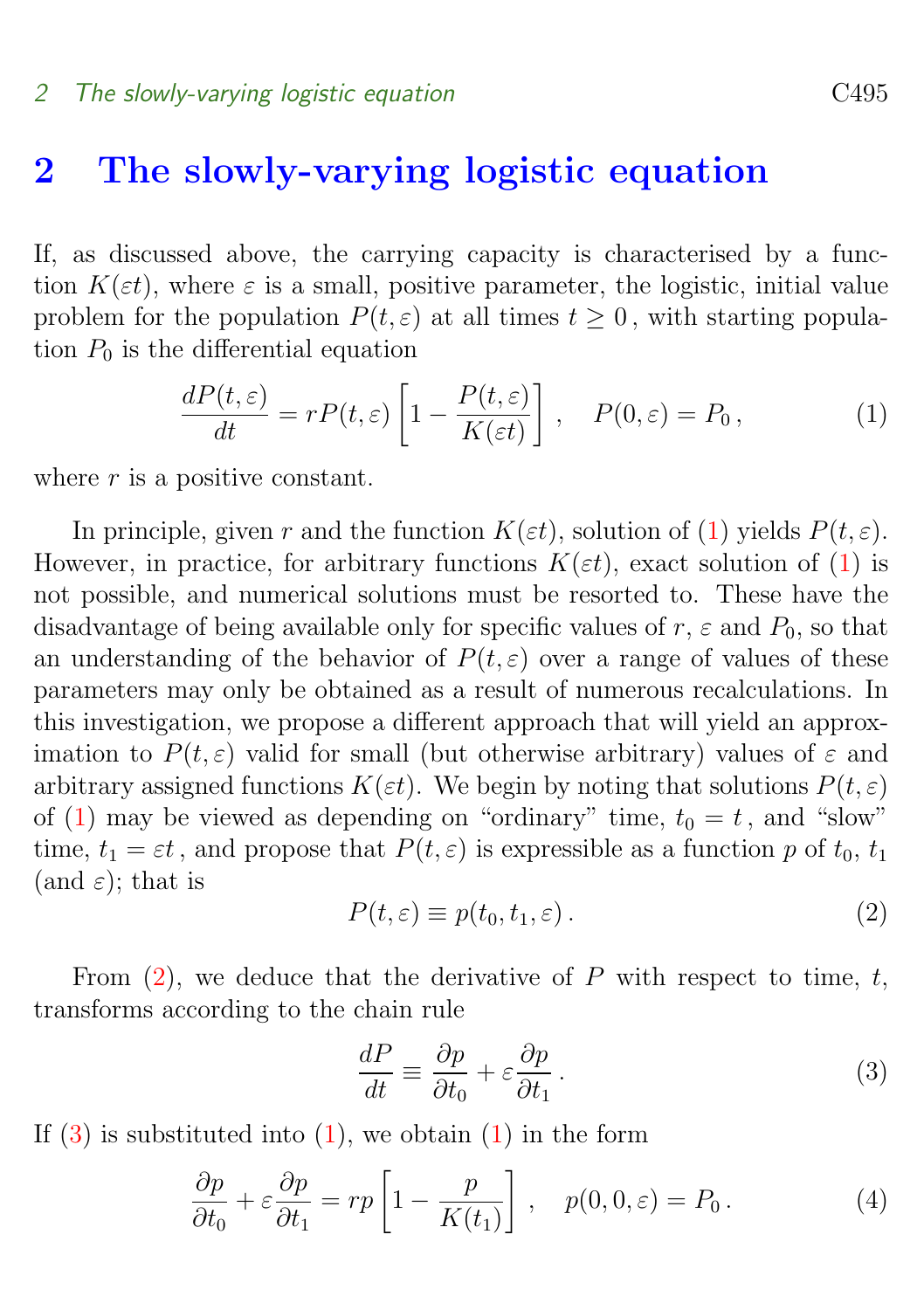### 3 Perturbation analysis C<sub>496</sub>

Equation  $(4)$  is the *multiscaled form* of the problem  $(1)$ . The two derivatives on the left hand side show explicitly the variation of p with respect to  $t_0$  and the (much lesser) variation with respect to "slow time",  $t_1$ . Now, the ordinary differential equation in [\(1\)](#page-3-0) has been converted to a partial differential equation—a considerable increase in complexity.

### <span id="page-4-0"></span>3 Perturbation analysis

The conversion of the initial value problem  $(1)$  to  $(4)$  above reformulates the differential equation in a way that displays the small parameter  $\varepsilon$  explicitly, and leads to the possibility of solving [\(4\)](#page-3-3) approximately using a perturbation expansion. To this end, we propose that p, the (exact) solution of  $(4)$  be expressible as a perturbation expansion

<span id="page-4-1"></span>
$$
p(t_0, t_1, \varepsilon) = p_0(t_0, t_1) + \varepsilon p_1(t_0, t_1) + \varepsilon^2 p_2(t_0, t_1) + \cdots; \tag{5}
$$

where the coefficient functions  $p_i(t_0, t_1)$  are to be determined. If we now substitute the expansion [\(5\)](#page-4-1) into [\(4\)](#page-3-3), and equate like powers of  $\varepsilon$ , we obtain the differential equations

$$
\frac{\partial p_0}{\partial t_0} = rp_0 \left[ 1 - \frac{p_0}{K(t_1)} \right],\tag{6}
$$

<span id="page-4-2"></span>
$$
\frac{\partial p_1}{\partial t_0} - rp_1 \left[ 1 - \frac{2p_0}{K(t_1)} \right] = -\frac{\partial p_0}{\partial t_1},\tag{7}
$$

for  $p_0$ ,  $p_1$  respectively; with subsequent analogous equations for the later coefficient functions.

Solving the partial differential equation  $(6)$  for  $p_0$  gives

<span id="page-4-3"></span>
$$
p_0(t_0, t_1) = \frac{K(t_1)}{1 + A(t_1)e^{-rt_0}},
$$
\n(8)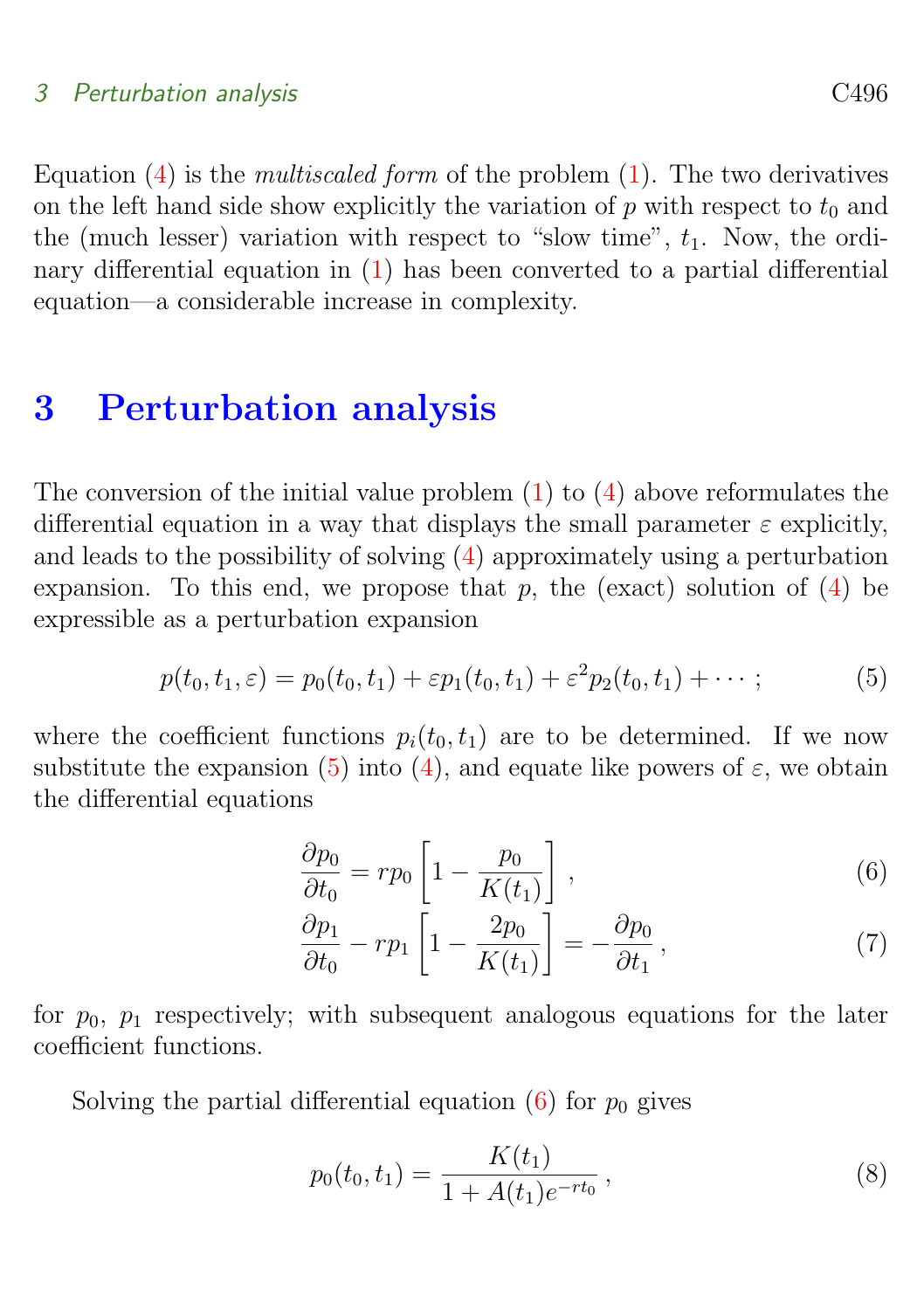### 3 Perturbation analysis CA97

where  $A(t_1)$  is an arbitrary function of  $t_1$  alone. With  $p_0$  given by [\(8\)](#page-4-3), [\(7\)](#page-4-2) becomes

<span id="page-5-0"></span>
$$
\frac{\partial p_1}{\partial t_0} - \left(1 - \frac{2}{1 + A(t_1)e^{-rt_0}}\right)rp_1
$$
\n
$$
= \frac{K(t_1)A'(t_1)e^{-rt_0}}{\left(1 + A(t_1)e^{-rt_0}\right)^2} - \frac{K'(t_1)}{1 + A(t_1)e^{-rt_0}}.
$$
\n(9)

A particular solution for [\(9\)](#page-5-0) is

<span id="page-5-1"></span>
$$
p_1 = \frac{(K(t_1)A'(t_1) - K'(t_1)A(t_1))t_0e^{-rt_0}}{(1 + A(t_1)e^{-rt_0})^2} - \frac{K'(t_1)}{r(1 + A(t_1)e^{-rt_0})^2}.
$$
 (10)

The expression [\(10\)](#page-5-1) contains the term  $t_0e^{-rt_0}$ , which does decay as  $t_0 \to \infty$ , but not as rapidly as  $e^{-rt_0}$ , the decay rate of  $p_0$ . Thus, to avoid the possibility of the second term of  $(5)$  becoming larger than the first for some  $t_0$ , we choose the function  $A(t_1)$  to satisfy

<span id="page-5-2"></span>
$$
K(t_1)A'(t_1) - K'(t_1)A(t_1) = 0,
$$

giving

 $A(t_1) = cK(t_1);$ 

where c is an arbitrary constant, so that  $(10)$  becomes

$$
p_1 = -\frac{K'(t_1)}{r(1 + cK(t_1)e^{-rt_0})^2}.
$$

We choose  $p_1$  to be this particular solution, since inclusion of a complementary function in  $p_1$  would ultimately invoke a second arbitrary constant. (The problem  $(1)$  is first order, so its solution should involve only *one* constant, although this constant may depend on  $\varepsilon$ .) With  $p_0$  and  $p_1$  determined as above, the two term expansion for  $P(t, \varepsilon)$  is, in the original variables,

$$
P(t,\varepsilon) = \frac{K(\varepsilon t)}{1 + cK(\varepsilon t)e^{-rt}} - \varepsilon \frac{K'(\varepsilon t)}{r\left(1 + cK(\varepsilon t)e^{-rt}\right)^2} + O(\varepsilon^2). \tag{11}
$$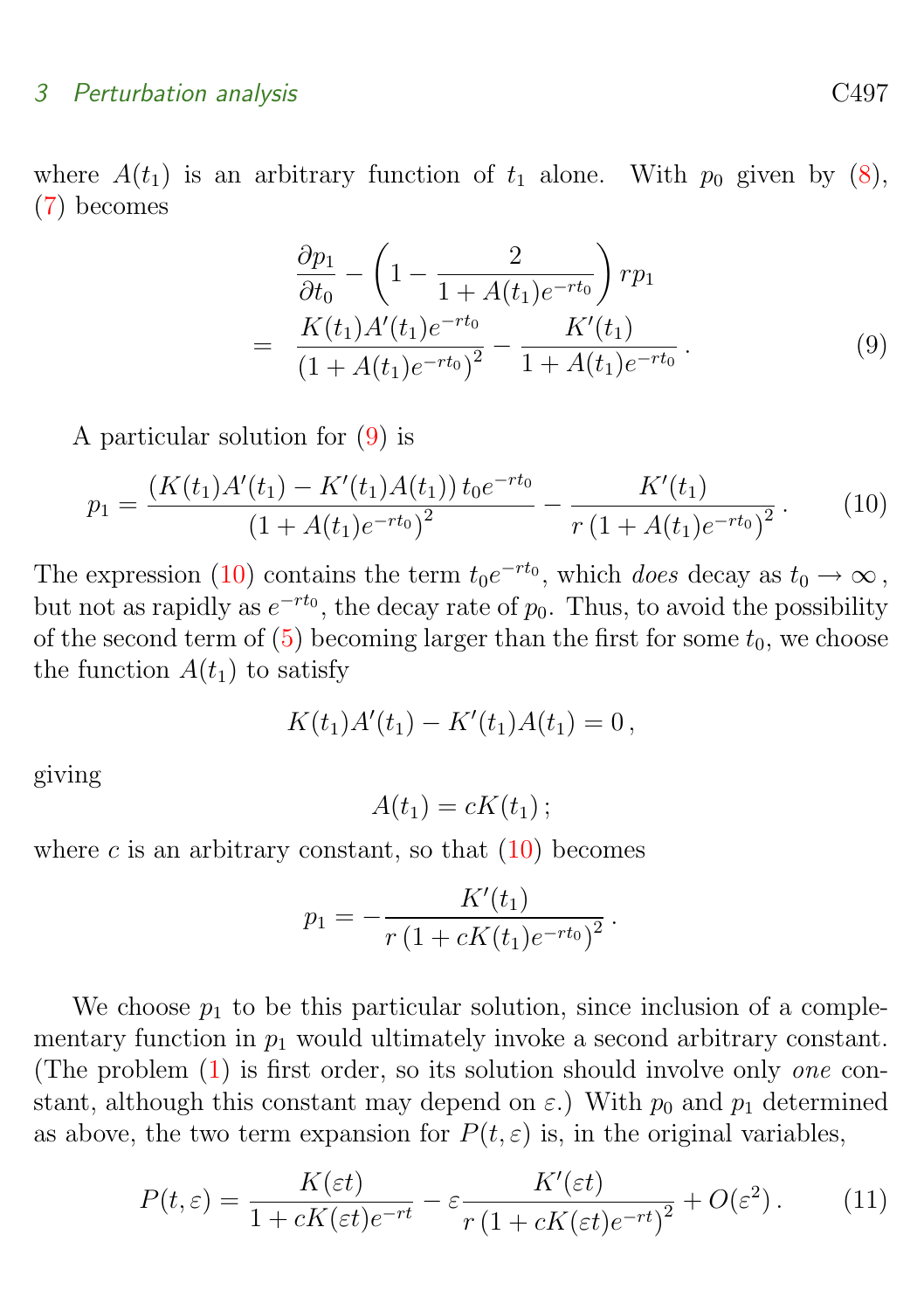### 3 Perturbation analysis CA98

Note that  $(11)$  depends on t,  $\varepsilon t$ , and the arbitrary constant c, which may be evaluated by application of the initial condition in [\(1\)](#page-3-0). Application of this to  $(11)$  gives

<span id="page-6-0"></span>
$$
rP(0) (1 + cK(0))^{2} = rK(0) (1 + cK(0)) - \varepsilon K'(0) + O(\varepsilon^{2}).
$$
 (12)

Equation [\(12\)](#page-6-0) determines c (which depends on  $\varepsilon$ ). Proposing an expansion for c of the form  $c = c_0 + \varepsilon c_1 + \varepsilon^2 c_2 + \cdots$ , where  $c_0$  and  $c_1$  are independent of  $\varepsilon$ , and substituting into [\(12\)](#page-6-0) gives, on equating like powers of  $\varepsilon$ , equations determining  $c_0, c_1, \cdots$ . Carrying out the necessary algebraic manipulations, we obtain

$$
c_0 = \frac{1}{P_0} - \frac{1}{K(0)}, \quad c_1 = -\frac{K'(0)}{rK(0)^2}.
$$

Replacing c in [\(11\)](#page-5-2) with  $c_0 + \varepsilon c_1$ , when  $c_0$  and  $c_1$  are given by the values above, and expanding the resulting expression for small  $\varepsilon$  gives the final expansion for  $P(t, \varepsilon)$  as

<span id="page-6-1"></span>
$$
P(t,\varepsilon) = \frac{K(\varepsilon t)}{1 + \left(\frac{1}{P_0} - \frac{1}{K(0)}\right)K(\varepsilon t)e^{-rt}}
$$

$$
- \varepsilon \frac{K'(\varepsilon t)K(0)^2 - K'(0)K(\varepsilon t)^2e^{-rt}}{rK(0)^2 \left(1 + \left(\frac{1}{P(0)} - \frac{1}{K(0)}\right)K(\varepsilon t)e^{-rt}\right)^2} + O(\varepsilon^2). \quad (13)
$$

The leading order term of the expression above is the solution of  $(1)$ obtained when holding the slow time  $(t_1 = \varepsilon t)$  constant. That is, to leading order, the carrying capacity may be considered to be varying slowly enough so that in comparison with the overall population change, it can be regarded as a constant. The second order term is an adjustment to the leading order, since the slow change in the carrying capacity does have an effect on the population as time passes. Note that substituting  $t = 0$  into [\(13\)](#page-6-1) gives

<span id="page-6-2"></span>
$$
P(0,\varepsilon) = P_0 + O(\varepsilon^2);
$$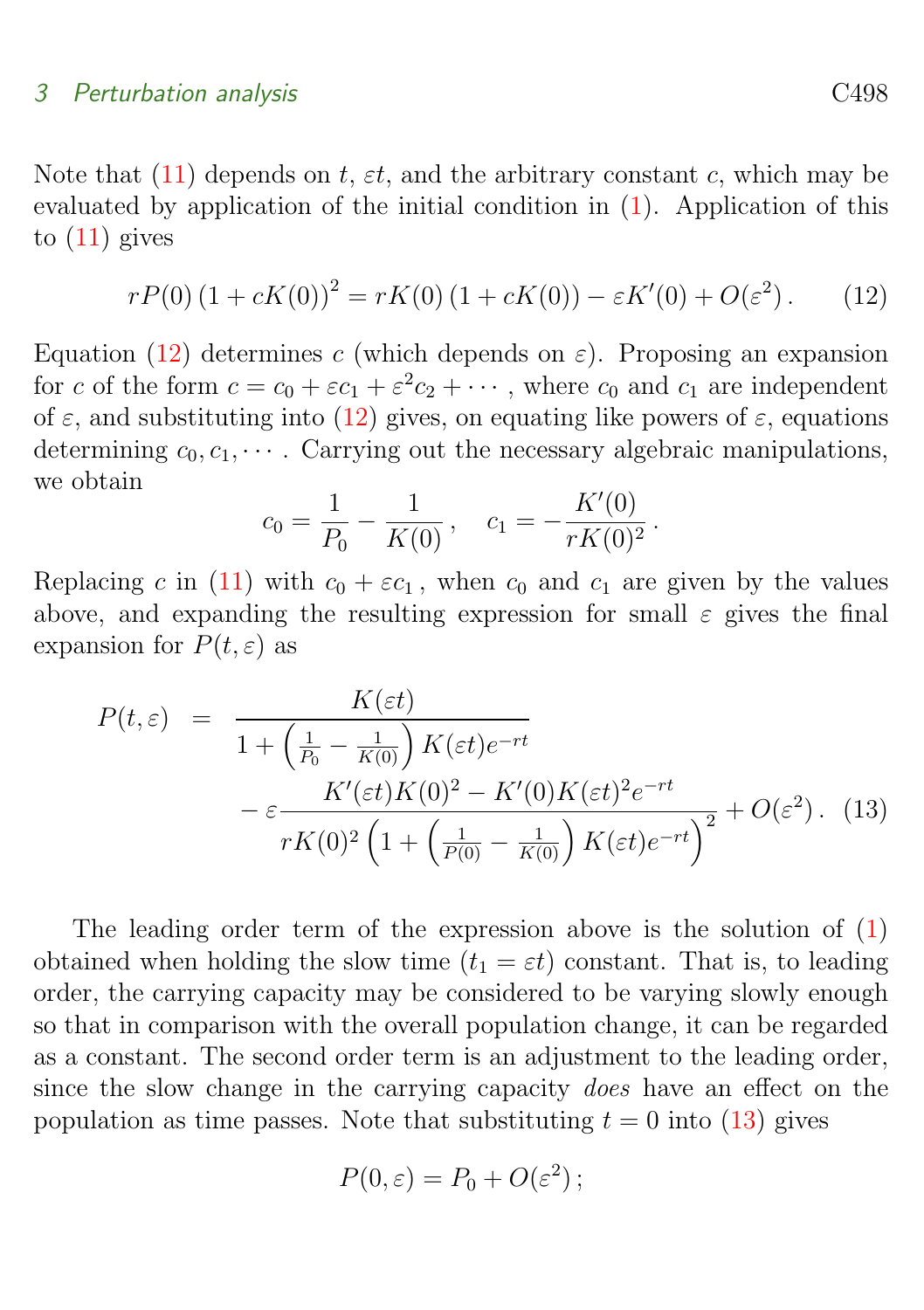#### 4 The power law logistic equation C499

that is, the expansion meets the required initial value, to the level considered. As  $t \to \infty$ , [\(13\)](#page-6-1) gives

$$
P(t,\varepsilon) \to K(\varepsilon t) - \varepsilon r^{-1} K'(\varepsilon t) + O(\varepsilon^2);
$$

that is, the expansion yields a limiting population close to, within  $O(\varepsilon)$ , but not equal to the carrying capacity. If  $K'(\varepsilon t) > 0$ ; that is, the carrying capacity increases, this value is below  $K(\varepsilon t)$ ; while if  $K'(\varepsilon t) < 0$ , it lies above. Note that, for a large class of population models,  $K'(\varepsilon t) \to 0$  as  $t \to \infty$ , and so the population does tend to  $K(\varepsilon t)$ ; although the approach may be from above or below, as discussed above.

### <span id="page-7-0"></span>4 The power law logistic equation

The slowly varying logistic equation of Section [2](#page-2-0) may be extended to a power law logistic model

$$
\frac{dP(t,\varepsilon)}{dt} = rP(t,\varepsilon) \left[ 1 - \left( \frac{P(t,\varepsilon)}{K(\varepsilon t)} \right)^s \right], \quad P(0) = P_0,
$$
\n(14)

where  $s > 0$ . If the analysis of Section [3](#page-4-0) is applied to this problem, we obtain a two term expansion for the population  $P(t, \varepsilon)$ 

<span id="page-7-1"></span>
$$
P(t,\varepsilon) = \frac{K(\varepsilon t)}{\left(1 + \left(\left(\frac{1}{P_0}\right)^s - \left(\frac{1}{K(0)}\right)^s\right)K(\varepsilon t)e^{-srt}\right)^{1/s}}
$$

$$
-\varepsilon \frac{K'(\varepsilon t) - K'(0)K(0)^{-(s+1)}K(\varepsilon t)^{(s+1)}e^{-srt}}{sr\left(1 + \left(\left(\frac{1}{P(0)}\right)^s - \left(\frac{1}{K(0)}\right)^s\right)K(\varepsilon t)e^{-srt}\right)^{1+1/s}} + O(\varepsilon^2), \quad (15)
$$

analogous to  $(13)$ . Note that when  $s = 1$ , the above reduces to  $(13)$  as expected. Note also that in this case

$$
P(t,\varepsilon) \to K(\varepsilon t) - \varepsilon(rs)^{-1}K'(\varepsilon t) + O(\varepsilon^2); \tag{16}
$$

so that the population displays limiting behaviour analogous to that of [\(13\)](#page-6-1).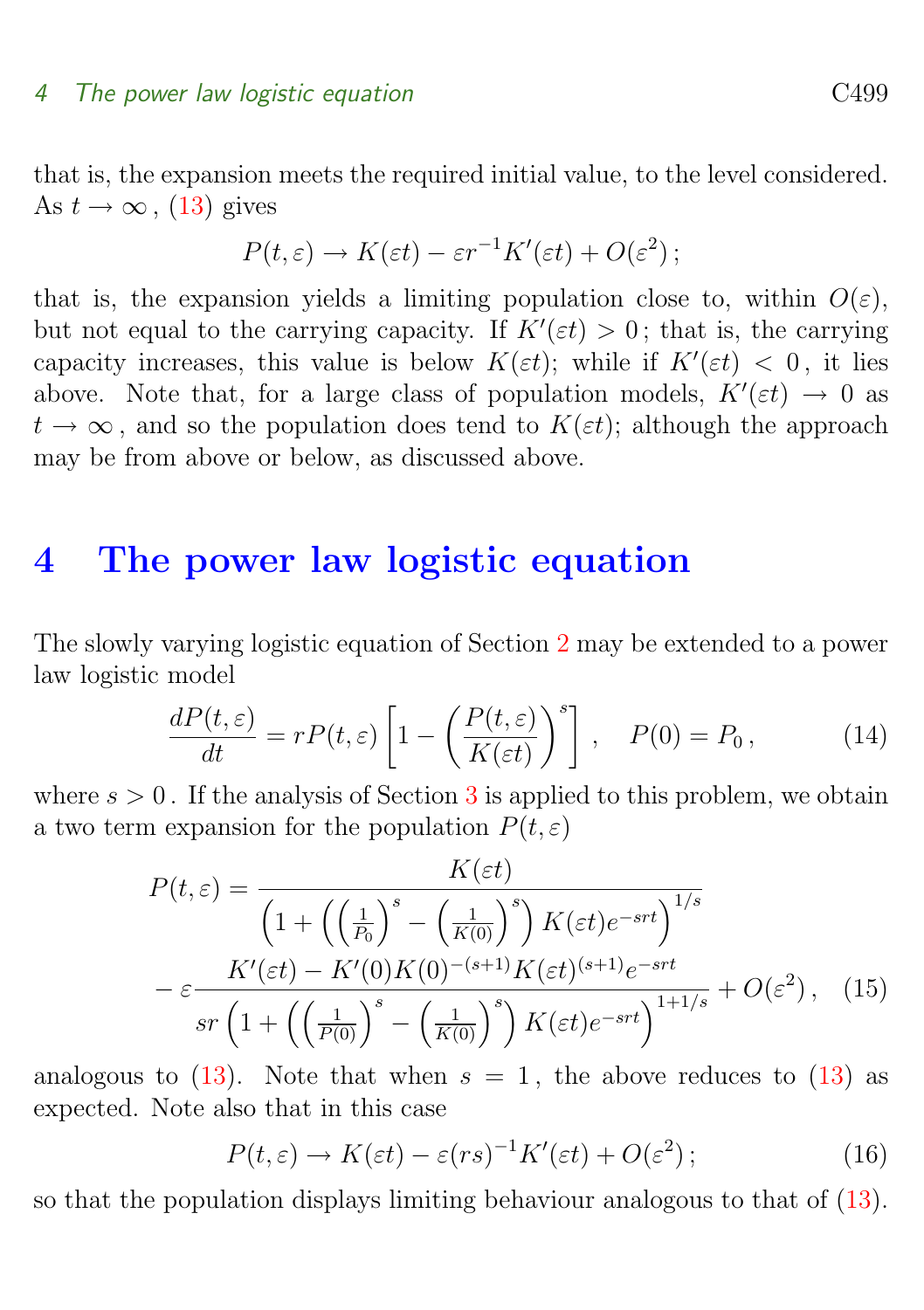### <span id="page-8-4"></span><span id="page-8-0"></span>5 Discussion

The expansions [\(13\)](#page-6-1) and [\(15\)](#page-7-1) provide explicit two-term approximations to the evolving populations arising from the logistic and power logistic models for arbitrary smooth slowly varying carrying capacities  $K(\varepsilon t)$ . These expansions are formal only, and the analysis necessary to validate them is well beyond the scope of this paper. Here, we demonstrate the plausibility of these results by applying [\(13\)](#page-6-1) and [\(15\)](#page-7-1) to specific examples of carrying capacity functions  $K(\varepsilon t)$ , that arise in modelling contexts, and comparing the results with those given by exact solutions (where these exist), or numerically constructed solutions.

In a number of applications  $[1, 4, 5]$  $[1, 4, 5]$  $[1, 4, 5]$  $[1, 4, 5]$  $[1, 4, 5]$ , the carrying capacity is itself generated as the solution of a logistic equation of the type  $(1)$  or  $(14)$ , and may be represented in the general form

<span id="page-8-1"></span>
$$
K(\varepsilon t) = \frac{K^*}{\left(1 + \left(\left(\frac{K^*}{K(0)}\right)^\sigma - 1\right)e^{-\sigma \varepsilon t}\right)^{1/\sigma}}.
$$
\n(17)

Here, the s of [\(14\)](#page-6-2) corresponds to the  $\sigma$  above; and  $\sigma = 1$  is the more "usual" logistically generated carrying capacity.  $K(0)$  is the initial value of  $K(\varepsilon t)$ , while  $K^*$  is its limiting value as  $t \to \infty$ . When  $\varepsilon$  is small [\(17\)](#page-8-1) generates a slowly varying logistic function, which may be applied to [\(13\)](#page-6-1) or [\(15\)](#page-7-1) to yield an explicit two-term expansion for the evolving population  $P(t, \varepsilon)$ . Note: when  $\sigma = s$  [\[1\]](#page-13-3), the differential equation [\(14\)](#page-6-2) incorporating  $K(\varepsilon t)$  from [\(17\)](#page-8-1) may be solved exactly subject to  $P(0, \varepsilon) = P_0$ , to give the solution

<span id="page-8-2"></span>
$$
P(t,\varepsilon) = \frac{K^*}{\left[1 + \alpha e^{-\varepsilon st} + (\beta - \alpha) e^{-rst}\right]^{1/s}},\tag{18}
$$

where

<span id="page-8-3"></span>
$$
\alpha = \frac{r}{r - \varepsilon} \left[ \left( \frac{K^*}{K(0)} \right)^s - 1 \right], \quad \beta = \left( \frac{K(0)}{P(0)} \right)^s - 1.
$$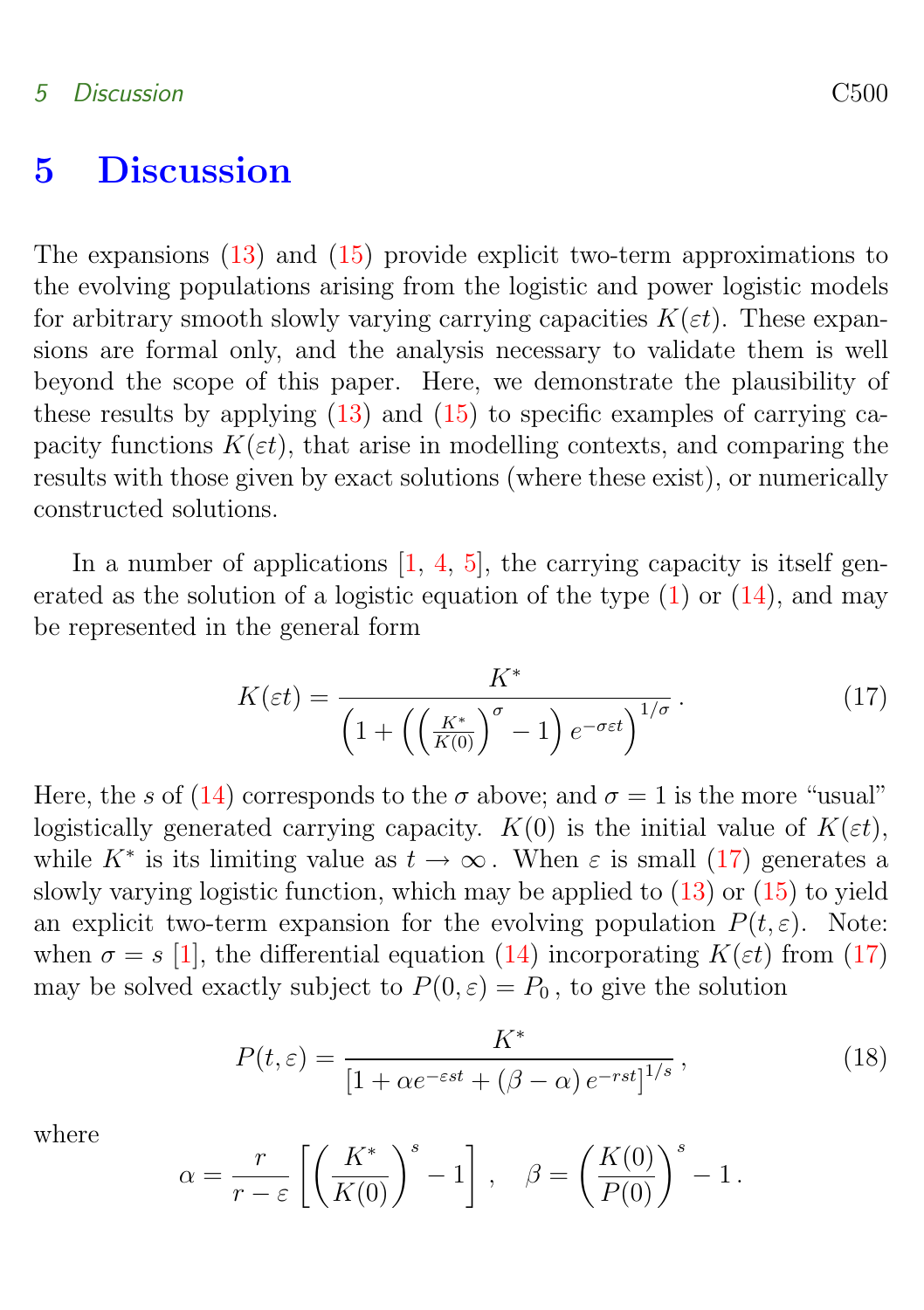

<span id="page-9-0"></span>FIGURE 1: Approximation given by  $(13)$  compared with the exact solution ([\(18\)](#page-8-2) with  $\sigma = s = 1$ ). Black lines denote carrying capacity K, red lines denote the approximation and blue lines give the exact solution .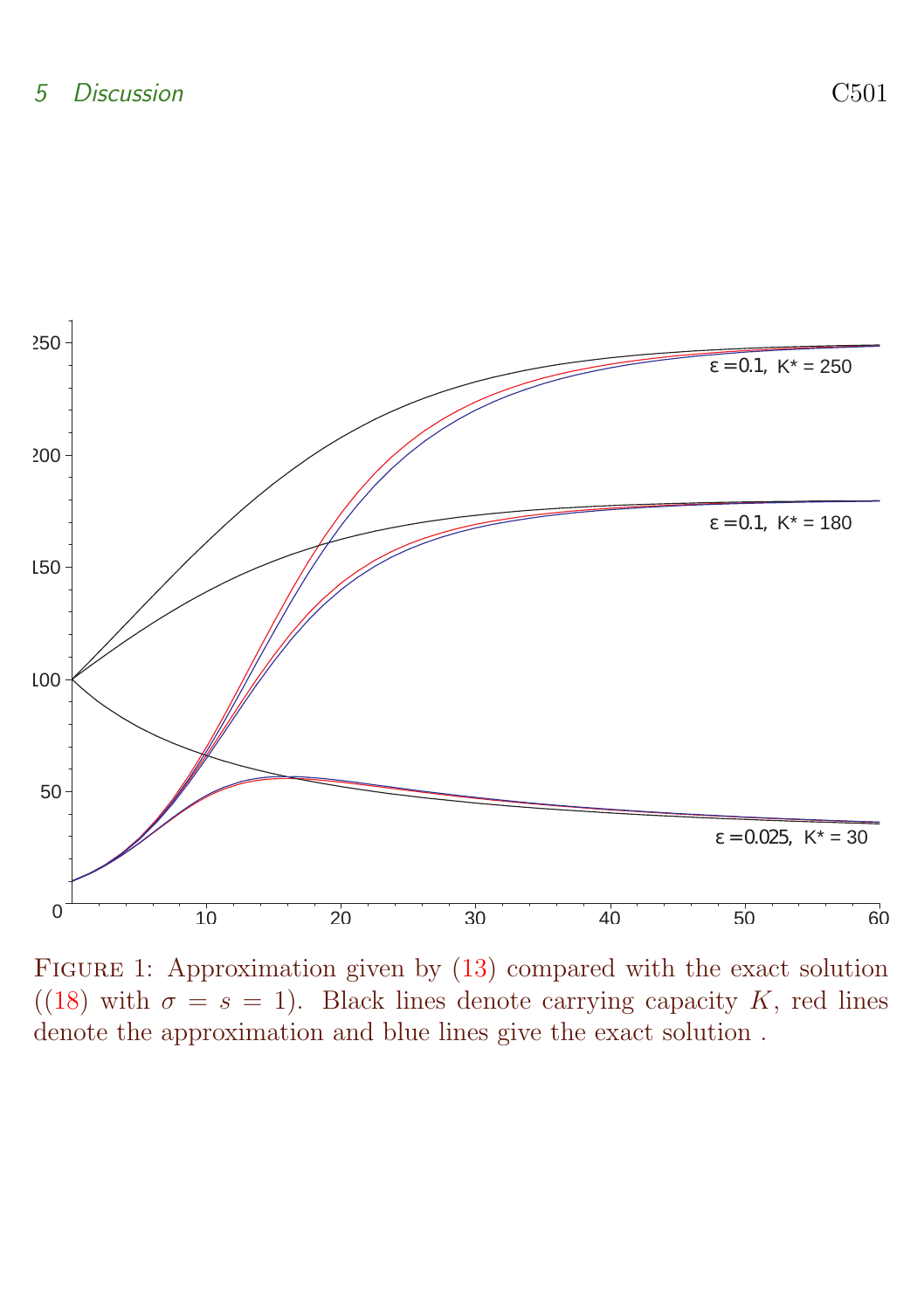### <span id="page-10-0"></span>5 Discussion C502

Thus, when  $\sigma = s$ , this may be used as an indicator of the accuracy of the expansion described above.

Figure [1](#page-9-0) makes such a comparison when  $\sigma = s = 1$ , for a range of values of  $\varepsilon$  and  $K^*$ . Clearly, the two term expansion approximates the exact solution very well over the range of time considered; and all display the desired overall behaviour. Note that both exact solution and approximation tend to K from below when  $K' > 0$  and above when  $K' < 0$ , as predicted.

When  $\sigma \neq s$ , the exact solution [\(18\)](#page-8-2) is not available for comparison. In this case we compare expansions with the result of solving for the population P using a numerical procedure (the analogue of an "exact solution"). Figure [2](#page-11-0) compares the results provided by the leading term and the first two terms of [\(15\)](#page-7-1) with a numerical solution when  $\sigma = 4$  and  $s = 2$ . The second term of [\(15\)](#page-7-1) provides a significant (and improving) correction to the leading term, with the full two-term expansion approximating the numerically generated curve very well indeed.

Often, K shows a periodic variation about a positive mean value. This may be due to seasonal variations in the defining parameters, and since such variation is often on a much longer time scale, these variations take the nature of slow variation. Thus, typical periodic variation might be

$$
K(\varepsilon t) = K_0 + \delta \sin(\varepsilon t), \qquad (19)
$$

where  $K_0$  and  $\delta$  are positive constants, and  $\varepsilon$  is small (and positive). This displays a slow oscillation of (large) period  $2\pi/\varepsilon$ , amplitude  $\delta$  and mean value  $K_0$ . (Note that for physical reality, we assume  $\delta < K_0$ , ensuring  $K(\varepsilon t) > 0$  for all  $t > 0$ .) For such K, the differential equation [\(1\)](#page-3-0) (or [\(14\)](#page-6-2)) may not be solved exactly. Banks [\[1\]](#page-13-3) obtains an approximate representation of the solution; but here we use numerical techniques to obtain solutions for comparison with the results of using the two-term expansion  $(13)$ , or  $(15)$ , with [\(19\)](#page-8-3).

Figure [3](#page-12-0) shows the population variation (as approximated by [\(13\)](#page-6-1)) resulting from a periodic  $K$  of the form  $(19)$ . This clearly shows the population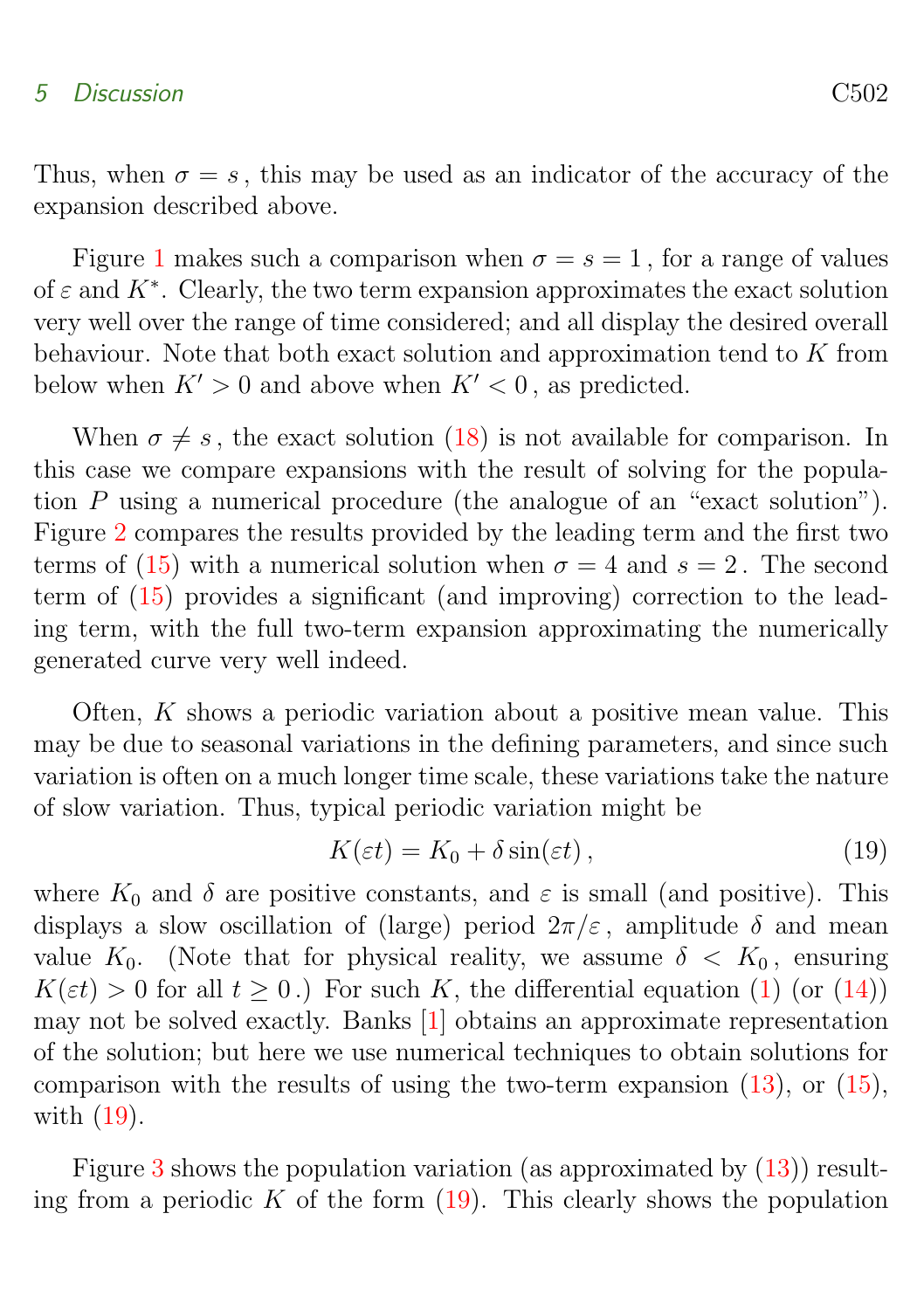

<span id="page-11-0"></span>FIGURE 2: Comparison of the two term expansion [\(15\)](#page-7-1) with numerical solution for power law logistically varying carrying capacity and population. Here  $K(0) = 100$ ,  $P_0 = 10$ ,  $r = 0.25$ ,  $K^* = 300$ ,  $\varepsilon = 0.1$ ,  $\sigma = 4$  and  $s = 2$ .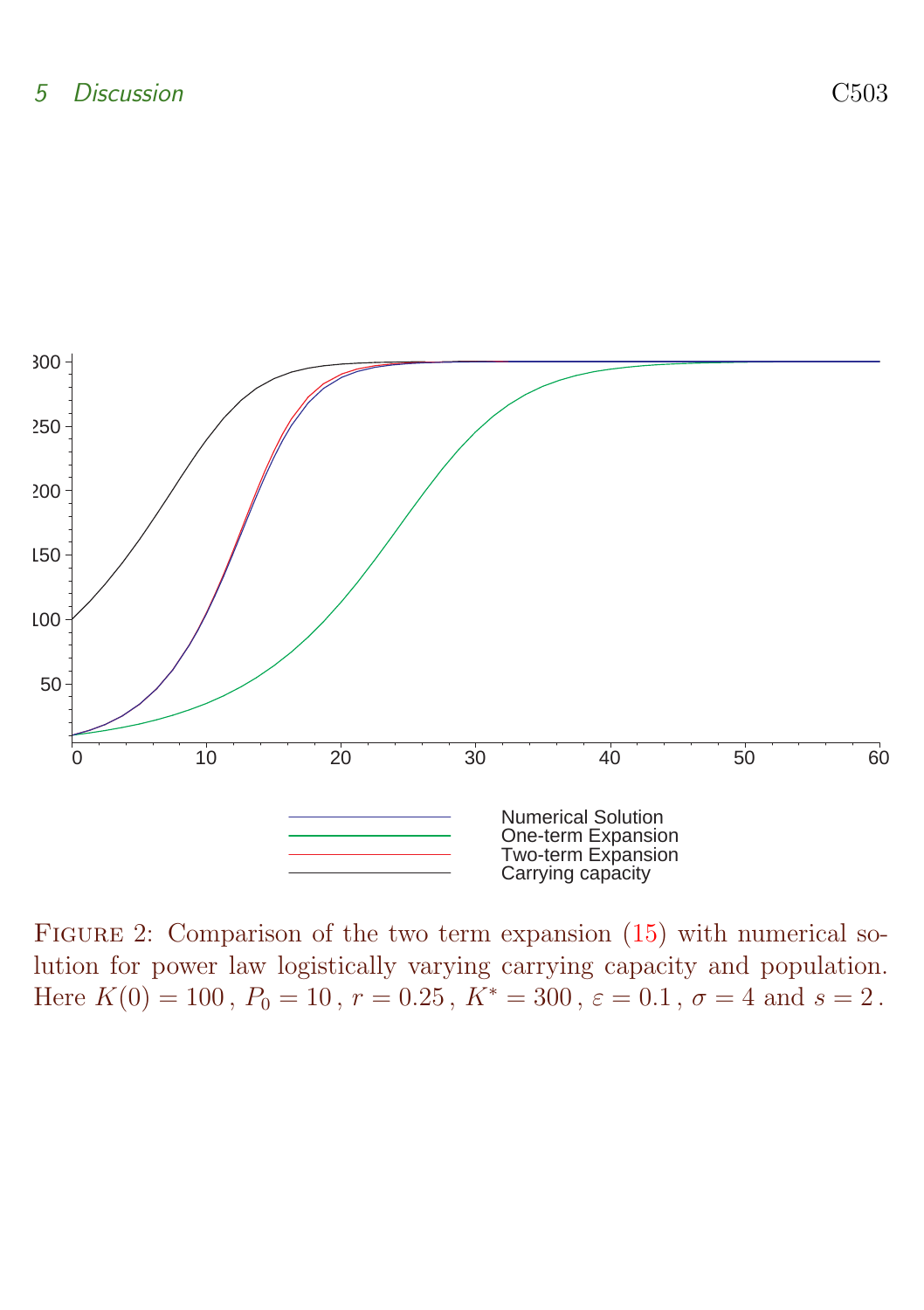

<span id="page-12-0"></span>FIGURE 3: Population variation from a periodic K for  $K_0 = 100$ ,  $P_0 = 5$ ,  $r = 0.25$ ,  $\delta = 10$  and  $\varepsilon = 0.1$ .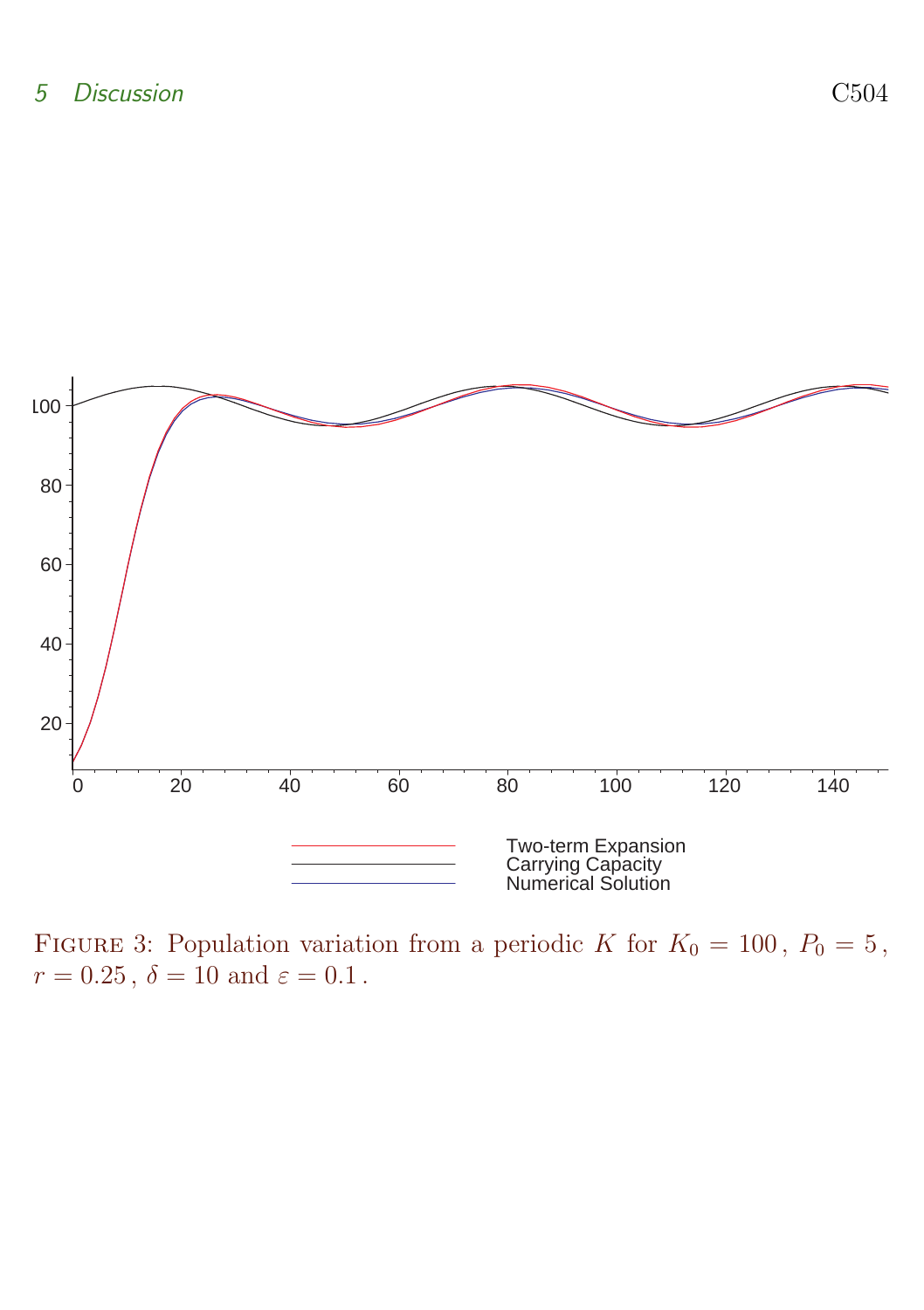<span id="page-13-6"></span>evolving to the point where it lies in a small neighbourhood of the carrying capacity, alternately lying above or below as the sign of  $K'$  changes. We also note the excellent agreement with the numerically generated solution.

The calculations demonstrate that the multi-timing method provides an explicit, accurate and convenient approximation to the exact solutions of single species population models when the carrying capacity displays slowly varying behaviour. These approximations are valid for a range of values of the parameters involved in the models considered, in contrast to the valuespecific results of numerical computations. Although we have only considered the logistic and power law logistic models here, it is apparent that the method is applicable to a range of such models—for example, the Gompertz model [\[2\]](#page-13-5), or a logistic model with harvesting [\[6\]](#page-14-0). We are investigating this.

# **References**

- <span id="page-13-3"></span><span id="page-13-0"></span>[1] Banks, R. B., Growth and Diffusion Phenomena : Mathematical Frameworks and Applications. Springer-Verlag, Berlin, Germany, 1994. [C494,](#page-2-1) [C500,](#page-8-4) [C502](#page-10-0)
- <span id="page-13-5"></span>[2] Edelstein–Keshet, L., Mathematical Models in Biology, SIAM, USA, 2005. [C505](#page-13-6)
- <span id="page-13-4"></span>[3] Holmes, M. H., Introduction to Perturbation Methods Springer, New York, 1995. [C494](#page-2-1)
- <span id="page-13-1"></span>[4] Meyer, P., Bi-logistic growth, Technological Forecasting and Social Change 47, 89–102, 1994. [doi:10.1016/0040-1625\(94\)90042-6](http://dx.doi.org/10.1016/0040-1625(94)90042-6) [C493,](#page-1-1) [C500](#page-8-4)
- <span id="page-13-2"></span>[5] Meyer, P. S., Ausubel, J. H., Carrying capacity: a model with logistically varying limits, Technological Forecasting and Social Change 61(3): 209–214, 1999. [doi:10.1016/S0040-1625\(99\)00022-0](http://dx.doi.org/10.1016/S0040-1625(99)00022-0) [C493,](#page-1-1) [C500](#page-8-4)